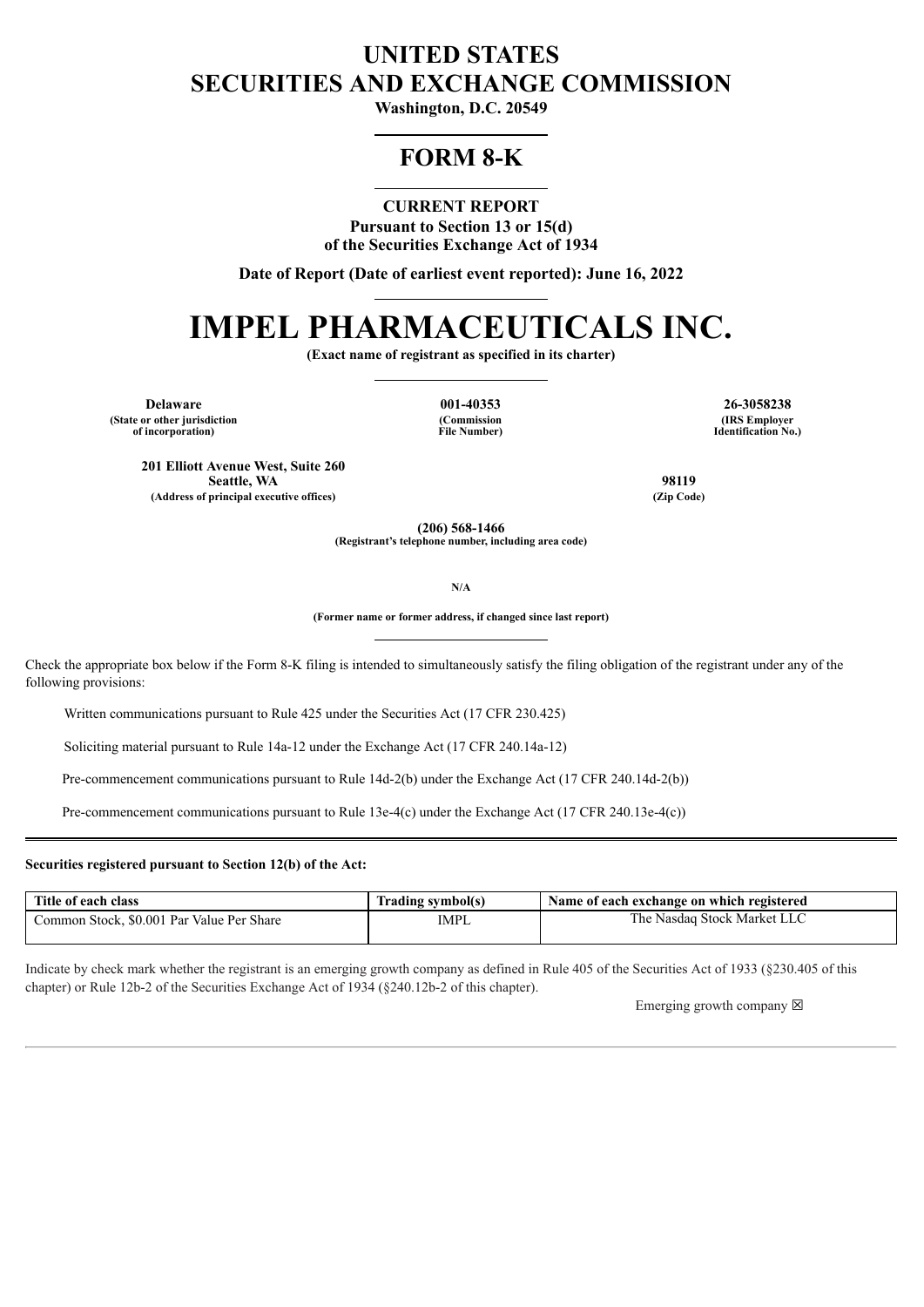If an emerging growth company, indicate by check mark if the registrant has elected not to use the extended transition period for complying with any new or revised financial accounting standards provided pursuant to Section 13(a) of the Exchange Act.

#### **Item 5.07. Submission of Matters to a Vote of Security Holders.**

On June 16, 2022, Impel Pharmaceuticals Inc. (the "*Company*") held its 2022 Annual Meeting of Stockholders and the following proposals were adopted:

1. Election of two Class I directors, identified in the table below, each to serve a three-year term, which will expire at the 2025 Annual Meeting of Stockholders and until such time as their respective successors have been duly elected and qualified or until their earlier resignation or removal:

| <b>Nominees</b>   | <b>Shares</b><br>For | <b>Shares</b><br>Withheld | <b>Broker</b><br><b>Non-Votes</b> |
|-------------------|----------------------|---------------------------|-----------------------------------|
|                   |                      |                           |                                   |
| H. Stewart Parker | 11,812,072           | 587,069                   | 2,229,274                         |

2. Ratification of the appointment of Ernst & Young LLP as the Company's independent registered public accounting firm for the fiscal year ending December 31, 2022:

| <b>Shares</b> | <b>Shares</b> | <b>Shares</b> | <b>Broker</b>            |
|---------------|---------------|---------------|--------------------------|
| For           | Against       | Abstaining    | <b>Non-Votes</b>         |
| 14,458,167    | 71,472        | 98,775        | $\overline{\phantom{0}}$ |